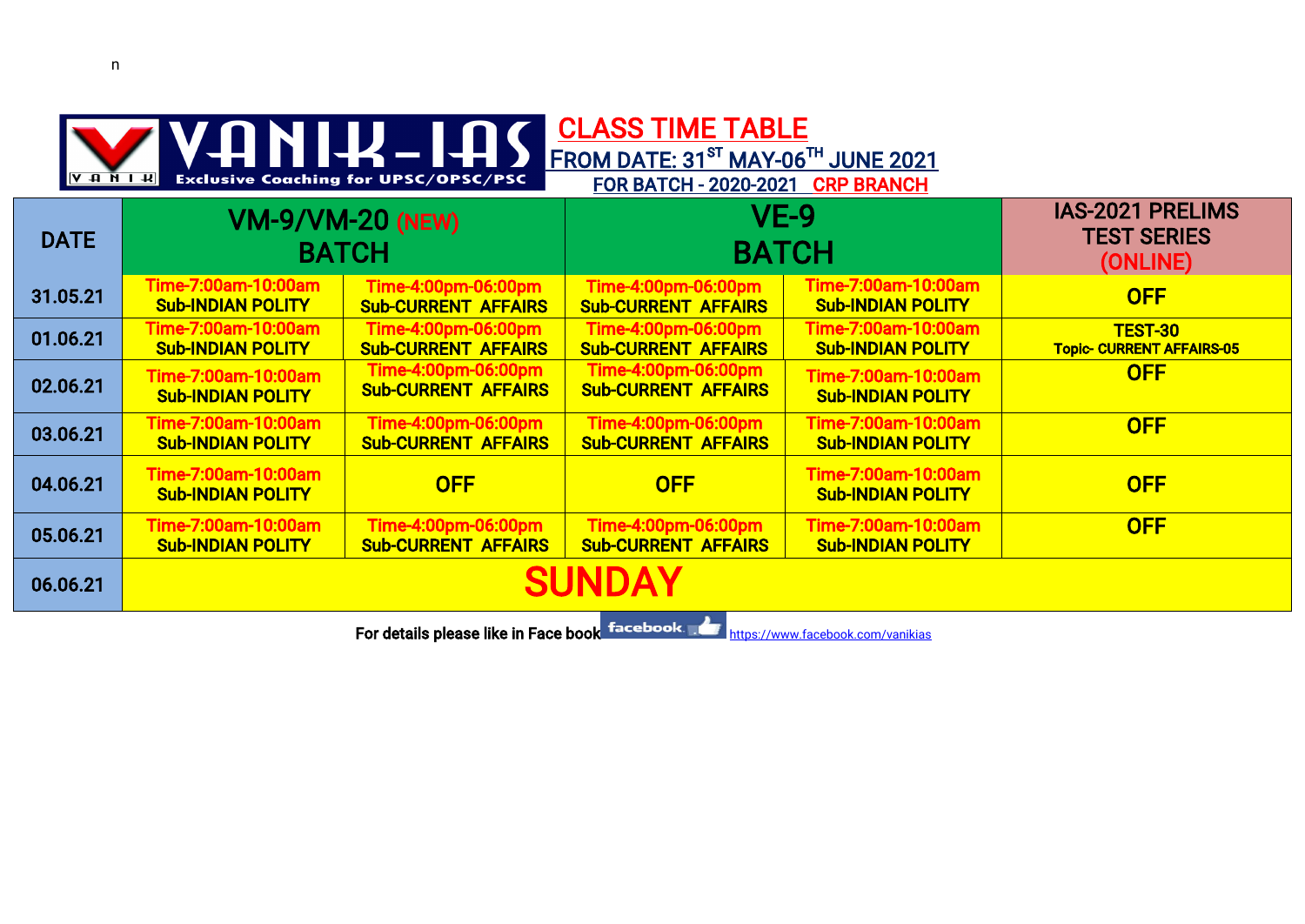NIH-IAS CLASS TIME TABLE

Exclusive Coaching for UPSC/OPSC/PSC FROM DATE: 31<sup>ST</sup> MAY-06<sup>TH</sup> JUNE 2021

FOR BATCH - 2020-2021 CRP BRANCH

| <b>DATE</b> | <b>OCS-2020 PRELIMS CRASH COURSE</b><br><b>CLASS SCHEDULE</b><br>(ONLINE LIVE CLASS) |                                                                                                                    | <b>OCS-2020 PRELIMS</b><br><b>TEST SERIES</b><br>(ONLINE) |            |  |
|-------------|--------------------------------------------------------------------------------------|--------------------------------------------------------------------------------------------------------------------|-----------------------------------------------------------|------------|--|
| 31.05.21    | <b>OFF</b>                                                                           | Time-9:30am-11:30am<br><b>Sub-INDIAN ECONOMY</b><br><b>Topic-Budget-1</b>                                          | <b>OFF</b>                                                | <b>OFF</b> |  |
| 01.06.21    | <b>OFF</b>                                                                           | Time-9:30am-11:30am<br><b>Sub-INDIAN ECONOMY</b><br><b>Topic-Budget-2</b>                                          | <b>OFF</b>                                                | <b>OFF</b> |  |
| 02.06.21    | <b>OFF</b>                                                                           | Time-9:30am-11:30am<br><b>Sub-INDIAN POLITY</b><br><b>Topic-Previous Years Question Paper</b><br><b>Discussion</b> | <b>OFF</b>                                                | <b>OFF</b> |  |
| 03.06.21    | <b>OFF</b>                                                                           | Time-9:30am-11:30am<br><b>Sub-INDIAN ECONOMY</b><br><b>Topic-Banking system in India</b>                           | <b>OFF</b>                                                | <b>OFF</b> |  |
| 04.06.21    | <b>OFF</b>                                                                           | <b>OFF</b>                                                                                                         | <b>OFF</b>                                                | <b>OFF</b> |  |
| 05.06.21    | <b>OFF</b>                                                                           | <b>OFF</b>                                                                                                         | <b>OFF</b>                                                | <b>OFF</b> |  |
| 06.06.21    | <b>SUNDAY</b>                                                                        |                                                                                                                    |                                                           |            |  |
| $frac -$    |                                                                                      |                                                                                                                    |                                                           |            |  |

For details please like in Face book **details in the state of the state of the state** ://www.facebook.com/vanikias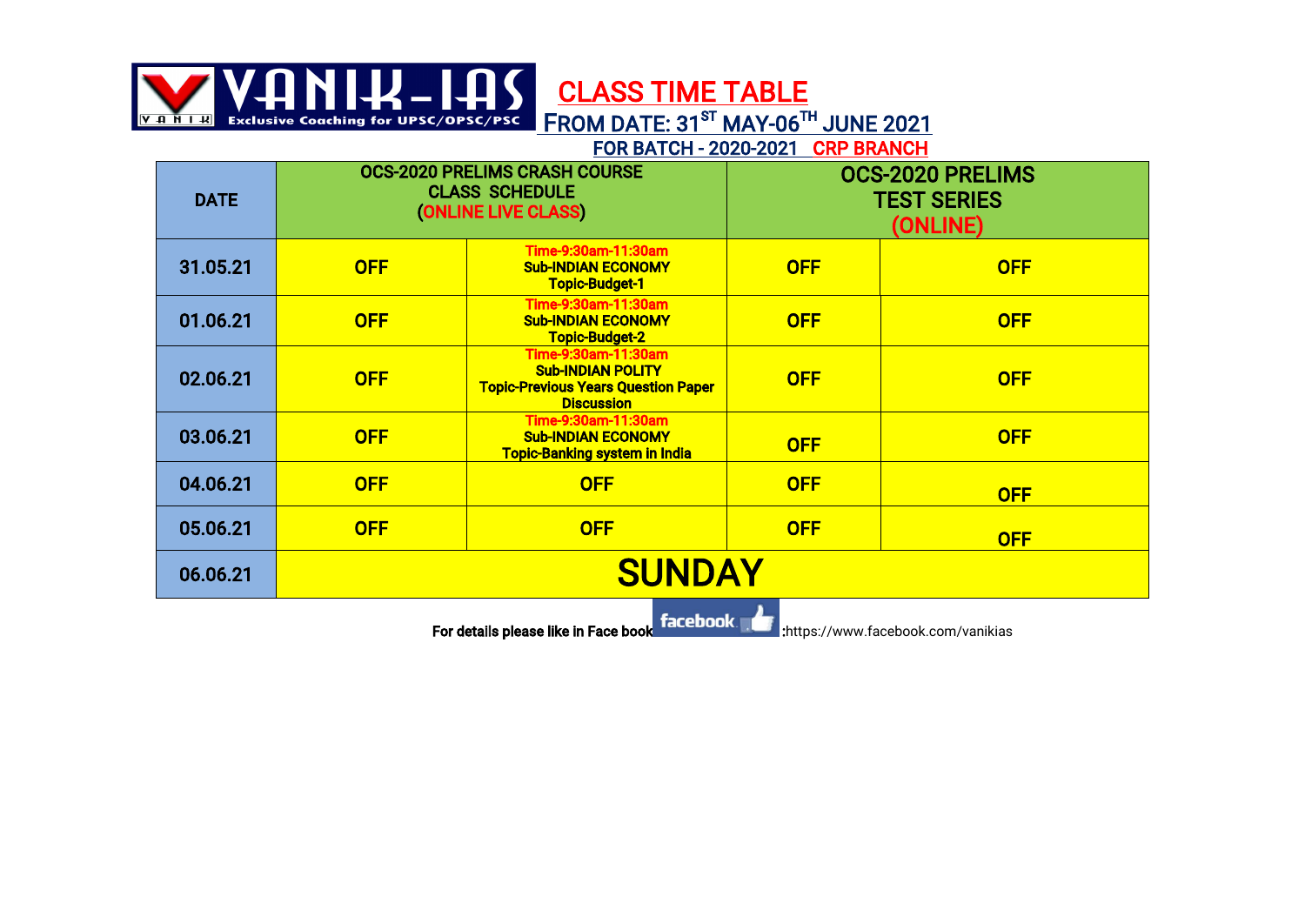## CLASSTIMETABLE FROM DATE:  $31^{ST}$  MAY-06<sup>TH</sup> JUNE 2021

G

<u>|и і й н у</u>

FOR BATCH - 2020-2021 CRP BRANCH

| <b>DATE</b> | <b>OAS EXCLUSIVE BATCH</b><br><b>CLASS SCHEDULE</b><br>(MORNING BATCH) |                                                                                                                  | <b>OAS EXCLUSIVE EVENING BATCH</b><br><b>CLASS SCHEDULE</b><br>(EVENING BATCH)                                   |            |  |
|-------------|------------------------------------------------------------------------|------------------------------------------------------------------------------------------------------------------|------------------------------------------------------------------------------------------------------------------|------------|--|
|             | <b>OLD BATCH</b>                                                       |                                                                                                                  |                                                                                                                  |            |  |
| 31.05.21    | <b>OFF</b>                                                             | Time-4:00pm-06:00pm<br><b>Sub-INDIAN GEOGRAPHY</b><br><b>Topic-Irrigation and Mineral resources in India</b>     | Time-4:00pm-06:00pm<br><b>Sub-INDIAN GEOGRAPHY</b><br><b>Topic-Irrigation and Mineral resources in India</b>     | <b>OFF</b> |  |
| 01.06.21    | <b>OFF</b>                                                             | Time-4:00pm-06:00pm<br><b>Sub-MODERN INDIAN HISTORY</b><br><b>Topic-Bhudan Movement</b>                          | Time-4:00pm-06:00pm<br><b>Sub-MODERN INDIAN HISTORY</b><br><b>Topic-Bhudan Movement</b>                          | <b>OFF</b> |  |
| 02.06.21    | <b>OFF</b>                                                             | Time-4:00pm-06:00pm<br><b>Sub-MODERN INDIAN HISTORY</b><br><b>Topic-Role of Christian missionaries in odisha</b> | Time-4:00pm-06:00pm<br><b>Sub-MODERN INDIAN HISTORY</b><br><b>Topic-Role of Christian missionaries in odisha</b> | <b>OFF</b> |  |
| 03.06.21    | <b>OFF</b>                                                             | Time-4:00pm-06:00pm<br><b>Sub-INDIAN GEOGRAPHY</b><br><b>Topic-Mineral Resources in India-II</b>                 | Time-4:00pm-06:00pm<br><b>Sub-INDIAN GEOGRAPHY</b><br><b>Topic-Mineral Resources in India-II</b>                 | <b>OFF</b> |  |
| 04.06.21    | <b>OFF</b>                                                             | Time-4:00pm-06:00pm<br><b>Sub-SOCIAL ISSUES</b><br><b>Topic-Drug Abuse</b>                                       | Time-4:00pm-06:00pm<br><b>Sub-SOCIAL ISSUES</b><br><b>Topic-Drug Abuse</b>                                       | <b>OFF</b> |  |
| 05.06.21    | <b>OFF</b>                                                             | <b>OFF</b>                                                                                                       | <b>OFF</b>                                                                                                       | <b>OFF</b> |  |
| 06.06.21    | <b>SUNDAY</b>                                                          |                                                                                                                  |                                                                                                                  |            |  |
| frac        |                                                                        |                                                                                                                  |                                                                                                                  |            |  |

For details please like in Face book **https://www.facebook.com/vanikias**